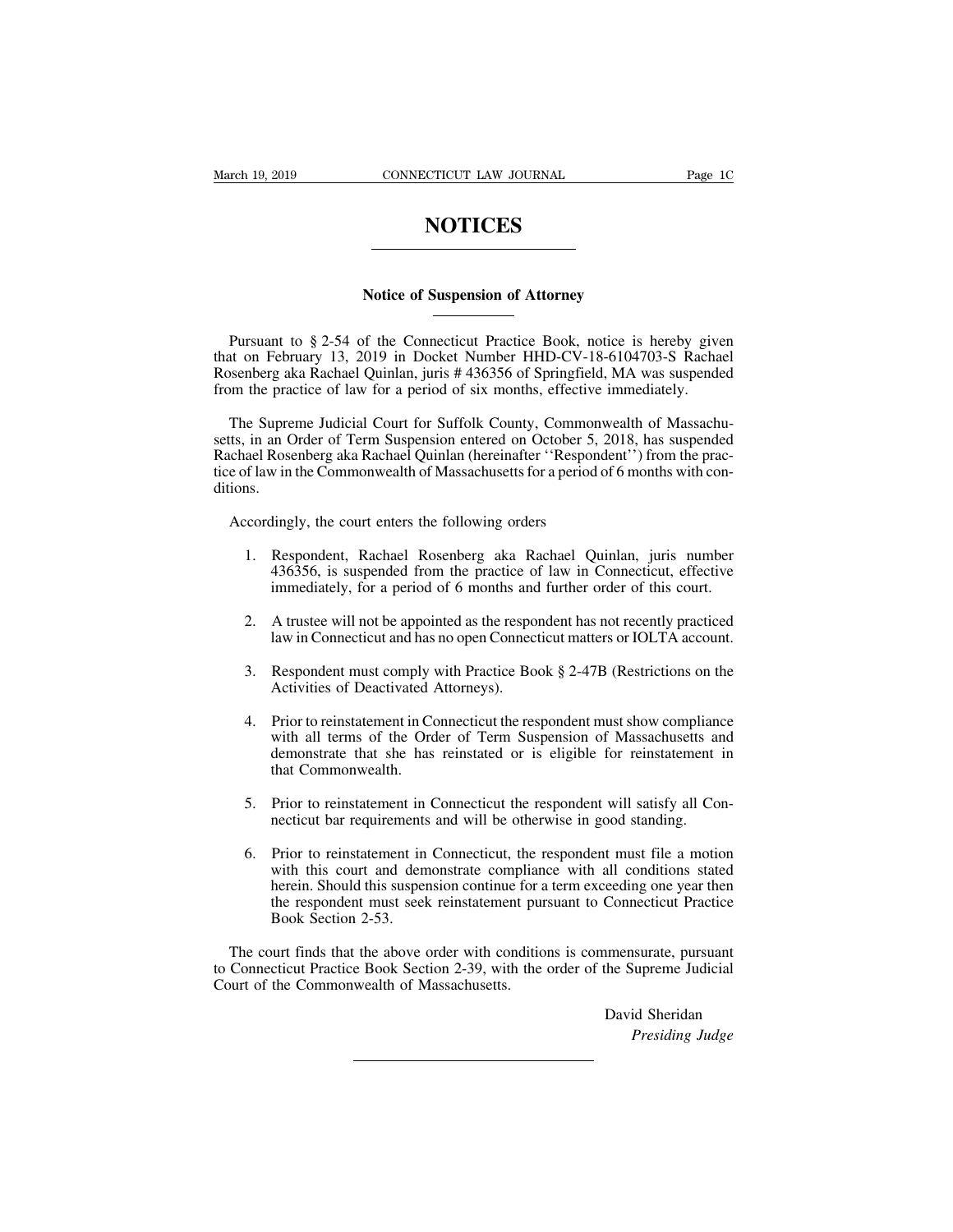# **CONNECTICUT LAW JOURNAL**<br> **Notice of Reprimand of Attorneys**<br> **Pool: Sostion 2.54, potice is borshy given of**

Pursuant to Practice Book Section 2-54, notice is hereby given of the following<br>Pursuant to Practice Book Section 2-54, notice is hereby given of the following<br>primands ordered by reviewing committees of the Statewide Grie Page 2C CONNECTICUT LAW JOURNAL March 19, 2019<br>
Notice of Reprimand of Attorneys<br>
Pursuant to Practice Book Section 2-54, notice is hereby given of the following<br>
reprimands ordered by reviewing committees of the Statewide **Reprimand of Attorneys**<br> **Rursuant to Practice Book Section 2-54, notice is hereby given of the following reprimands ordered by reviewing committees of the Statewide Grievance Committee:<br>
<b>Reviewing Committee Reprimands**<br> Notice of Reprimand of Attorneys<br>
Pursuant to Practice Book Section 2-54, notice is hereby given of the following<br>
rimands ordered by reviewing committees of the Statewide Grievance Committee:<br>
Reviewing Committee Repriman

Pursuant to Practice Book Section 2-54, notice is hereby given of the following<br>primands ordered by reviewing committees of the Statewide Grievance Committee:<br>**Reviewing Committee Reprimands**<br>December 14, 2018: Frederick A Pursuant to Practice Book Section 2-54, notice is hereby given of the following<br>reprimands ordered by reviewing committees of the Statewide Grievance Committee:<br>**Reviewing Committee Reprimands**<br>December 14, 2018: Frederick reprimands ordered by reviewing committees of the Statewide Grievance Committee:<br> **Reviewing Committee Reprimands**<br>
December 14, 2018: Frederick Arthur Lovejoy, Easton, Connecticut – 408532<br>
Copies of the full text of the **Five Committee Reprimands**<br>
December 14, 2018: Frederick Arthur Lovejoy, Easton, Connecticut – 408532<br>
Copies of the full text of the decision of the Statewide Grievance Committee is<br>
available through the Committee's off December 14, 2018: Frederick Arthur Love<br>Copies of the full text of the decision of the S<br>available through the Committee's offices at Se<br>Street, East Hartford, Connecticut 06118-1885.<br>Tive cents) per page. The full text o or and but one value of the state of the state of the state of the state of the state of the state of the state of the State Michael P. Bowler State wide Bar Counsel Street, East Hartford, Connecticut 06118-1885. The fee for copies is \$.25 (twenty-<br>five cents) per page. The full text of the decision is also available on the Connecticut<br>Judicial Branch website (www.jud.ct.gov).<br>Attest:<br>

Attest: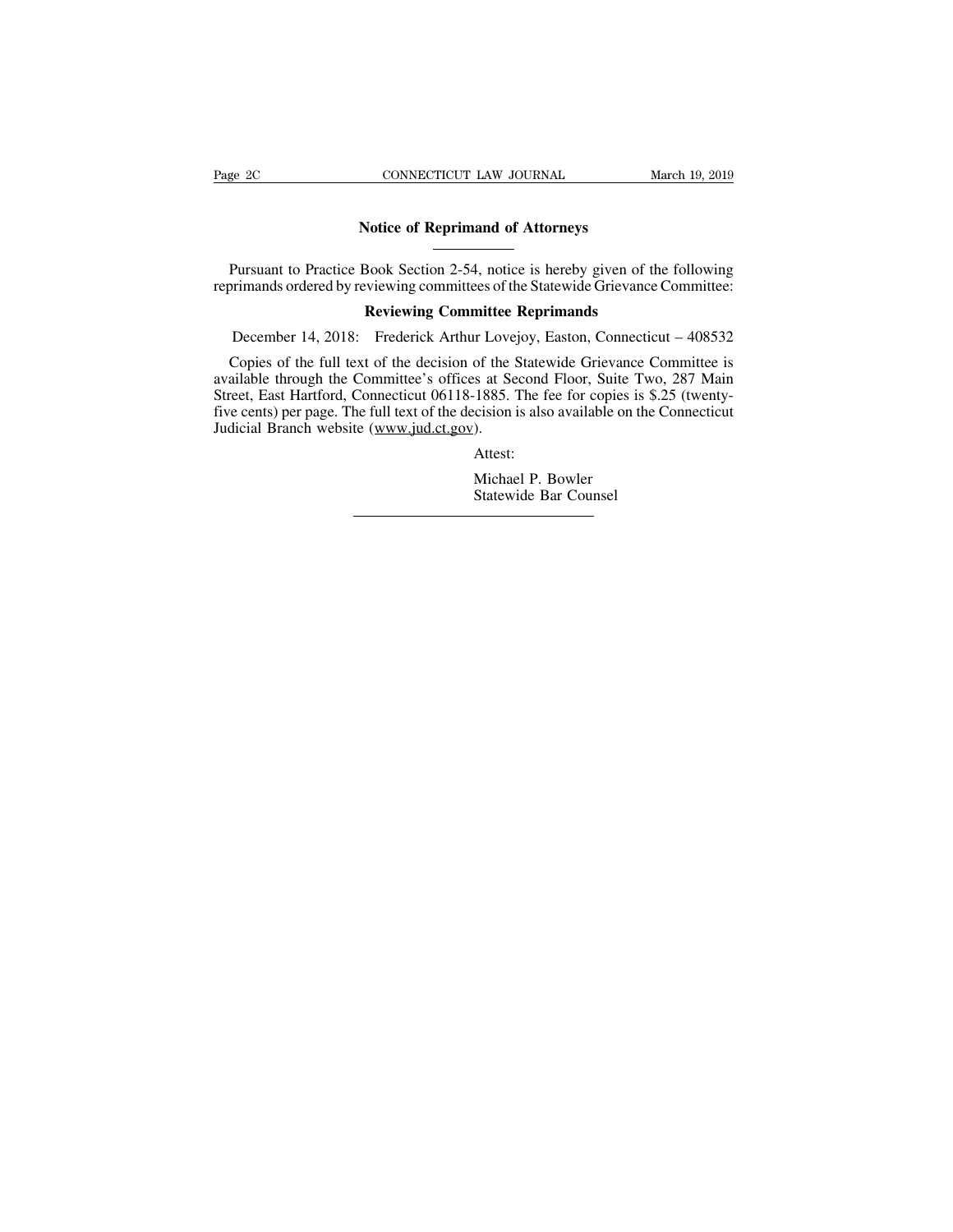## **CONNECTICUT LAW JOURNAL<br>
STATE OF CONNECTICUT<br>
ISION OF CRIMINAL JUSTICE CONNECTICUT LAW JOURNAL PRESENT PROPERTY AND INTERFERIENCE THE CRIMINAL JUSTICE THE OF CONNECTICUT<br>
DIE OF CONNECTICUT<br>
DIE OPPORTUNITY<br>
JOB OPPORTUNITY**

## **STATE OF CONNECTICUT<br>DIVISION OF CRIMINAL JUSTICE<br>JOB OPPORTUNITY<br>DCJ Deputy Assistant State's Attorney<br>Stamford/Norwalk Judicial District<br>G.A. 20 in Norwalk STAME JUSTICE**<br> **STAME OF CRIMINAL JUSTICE**<br> **STAME OF OPPORTUNITY**<br> **Stamford/Norwalk Judicial District<br>
G.A. 20 in Norwalk**<br>
FOULOW THE OPECING 1 PDLUC1 TIC **GB OPPORTUNITY**<br>
puty Assistant State's Attorney<br>
d/Norwalk Judicial District<br>
G.A. 20 in Norwalk<br>
DW THE SPECIFIC APPLICA<br>
MUGTIONS ON THE LATER **PLEASE FOLLOW THE SPECIFIC APPLICATION<br>
PLEASE FOLLOW THE SPECIFIC APPLICATION<br>
FILEASE FOLLOW THE SPECIFIC APPLICATION<br>
FILING INSTRUCTIONS ON THE LAST PAGE<br>
NALLOW THE SPECIFIC APPLICATION<br>
NALLOW THE SPECIFIC APPLICATI FILING INSTRUCTIONS ON THE LAST PAGE**<br>
FILING INSTRUCTIONS ON THE LAST PAGE<br>
FILING INSTRUCTIONS ON THE LAST PAGE<br>
FILING INSTRUCTIONS ON THE LAST PAGE<br>
FILING INSTRUCTIONS ON THE LAST PAGE<br>
FILING Avenue, Norwalk, CT 068 DCJ Deputy Assistant State's Attorney<br>
Stamford/Norwalk Judicial District<br>
G.A. 20 in Norwalk<br>
PLEASE FOLLOW THE SPECIFIC APPLICATIC<br>
FILING INSTRUCTIONS ON THE LAST PAGE<br>
LOCATION: 17 Belden Avenue, Norwalk, CT 06850<br>
HOU

# G.A. 20<br>
G.A. 20<br>
PLEASE FOLLOW THE<br>
FILING INSTRUCTIO<br>
LOCATION: 17 Belden Avenue, No<br>
HOURS: 8:00 a.m. – 5:00 p.m.<br>
SALARY RANGE: \$67,641.02 - \$14 **PLEASE FOLLOW THE SPECIFIC APPLICATION FILING INSTRUCTIONS ON THE LAST PAGE LOCATION: 17 Belden Avenue, Norwalk, CT 06850<br>HOURS: 8:00 a.m. – 5:00 p.m.<br>SALARY RANGE: \$67,641.02 - \$141,217.18 Yearly PCN: 5252/88315**

FILING INSTR<br>
LOCATION: 17 Belden Ave<br>
HOURS: 8:00 a.m. – 5:00 p.<br>
SALARY RANGE: \$67,641.<br>
PCN: 5252/88315<br>
CLOSING DATE: April 5, 2

EOCATION: 17 Belaen Avenue, Norwalk,<br>HOURS: 8:00 a.m. – 5:00 p.m.<br>SALARY RANGE: \$67,641.02 - \$141,217.<br>PCN: 5252/88315<br>CLOSING DATE: April 5, 2019<br>In the Division of Criminal Justice, this class HOUKS: 8:00 a.m. – 5:00 p.m.<br>
SALARY RANGE: \$67,641.02 - \$141,217.18 Yearly<br>
PCN: 5252/88315<br>
CLOSING DATE: April 5, 2019<br>
In the Division of Criminal Justice, this class is accountable for receiving training<br>
d representi SALARY RANGE: \$67,641.02 - \$141,217.18 Yearly<br>PCN: 5252/88315<br>CLOSING DATE: April 5, 2019<br>In the Division of Criminal Justice, this class is accountable for receiving training<br>and representing the interests of the state in PCN: 5252/88315<br>PCN: 5252/88315<br>CLOSING DATE: April 5, 2019<br>In the Division of Criminal Justice, this<br>and representing the interests of the state<br>motor vehicle cases and infractions.<br>Examples of Duties CLOSING DATE: April 5, 7<br>In the Division of Criminal J<br>d representing the interests of<br>tor vehicle cases and infraction<br>Examples of Duties

ECOSING BITE: TipH 3, 2013<br>
In the Division of Criminal Justice, this class is accountable for receiving training<br>
d representing the interests of the state in prosecution of assigned criminal and<br>
otor vehicle cases and i In the Division of Criminal Justice, this class is accountable for receiving training<br>and representing the interests of the state in prosecution of assigned criminal and<br>motor vehicle cases and infractions.<br>Examples of Dut Frame and representing the interests of the state in prosecution of assigned criminal and<br>motor vehicle cases and infractions.<br>Examples of Duties<br>Reviews all documentation relative to assigned criminal cases and infraction motor vehicle cases and infractions.<br>
Examples of Duties<br>
Reviews all documentation relative to assigned criminal cases and infractions<br>
and directs supplemental or further investigation; prepares cases for arraignment,<br>
s Examples of Duties<br>Reviews all documentation relative to assigned criminal cases and infractions<br>and directs supplemental or further investigation; prepares cases for arraignment,<br>selecting appropriate charges, preparing o Examples of Duties<br>Reviews all documentation relative to assigned criminal cases and infractions<br>and directs supplemental or further investigation; prepares cases for arraignment,<br>selecting appropriate charges, preparing o Reviews all documentation relative to assigned criminal cases and infractions<br>and directs supplemental or further investigation; prepares cases for arraignment,<br>selecting appropriate charges, preparing original statement o Reviews an documentation relative to assigned criminar cases and inflactions<br>and directs supplemental or further investigation; prepares cases for arraignment,<br>selecting appropriate charges, preparing original statement of and unects supperhendar or further investigation, prepares cases for antaignment, selecting appropriate charges, preparing original statement of facts; reviews outstanding defense motions and prepares responses or objectio selecting appropriate charges, preparing original statement or facts, reviews outstanding defense motions and prepares responses or objections as appropriate; interviews witnesses and victims; evaluates strengths and weakn Ing declears included proparts responses of objections as appropriate, interviews<br>witnesses and victims; evaluates strengths and weaknesses of case in light of above<br>findings; initiates and completes related legal research whitesses and victims, evaluates sticing<br>and weaknesses of ease in fight of above<br>findings; initiates and completes related legal research; responsible for plea negotia-<br>tion with defense attorneys; conducts pre-trial conf local police; advises victims of crimes, and trial of action; it is a member of the anglotation with defense attorneys; conducts pre-trial conferences; conducts jury selection; tries cases before juries, three-judge panels approvide supportive agencies; different and the approximates and prepare appellate material for submission to Chief State's Attorney's Office after conviction; reviews applications for arrest warrants and - upon approval ration of pleadings, and trial of motions, and trial of actions are appellate material for submission to Chief State's Attorney's Office after conviction; reviews applications for arrest warrants and - upon approval - sign appendic material for submission to efficient and a security s office anter conviction, reviews applications for arrest warrants and - upon approval - signs and presents to presiding judge for final review and signature; m late Court and Supreme Court; performs related duties as resource to local police; advises victims of crimes as to their rights and directs the appropriate supportive agencies; defends petitions of habeas corpus include ra d seizure warrants; maintains liaison with<br>cal police; advises victims of crimes as<br>propriate supportive agencies; defends pei<br>ion of pleadings, argument of motions,<br>ppellate Unit, defends appeals brought by<br>e Court and Su propriate supportive agencies; defends petitions of habeas corpus including prepa-<br>ion of pleadings, argument of motions, and trial of action; if a member of the<br>opellate Unit, defends appeals brought by convicted defendan

ration of pleadings, argument of motions, and trial of action; if a member of the<br>Appellate Unit, defends appeals brought by convicted defendants before the Appel-<br>late Court and Supreme Court; performs related duties as r Appellate Unit, defends appeals brought by convicted defendants before the Appel-<br>late Court and Supreme Court; performs related duties as required.<br>Knowledge, Skill and Ability<br>Knowledge of criminal law and legal process, late Court and Supreme Court; performs related duties as required.<br>
Knowledge, Skill and Ability<br>
Knowledge of criminal law and legal process, legal principles and practice;<br>
knowledge of and ability to interpret and apply Knowledge, Skill and Ability<br>Knowledge of criminal law and legal process, legal principles and practice;<br>knowledge of and ability to interpret and apply relevant State and federal criminal<br>law; knowledge of the statutory a Knowledge, Skill and Ability<br>Knowledge of criminal law and legal process, legal principles and practice;<br>knowledge of and ability to interpret and apply relevant State and federal criminal<br>law; knowledge of the statutory a Knowledge of criminal law and legal process, legal principles and practice;<br>knowledge of and ability to interpret and apply relevant State and federal criminal<br>law; knowledge of the statutory authority, operation and admin